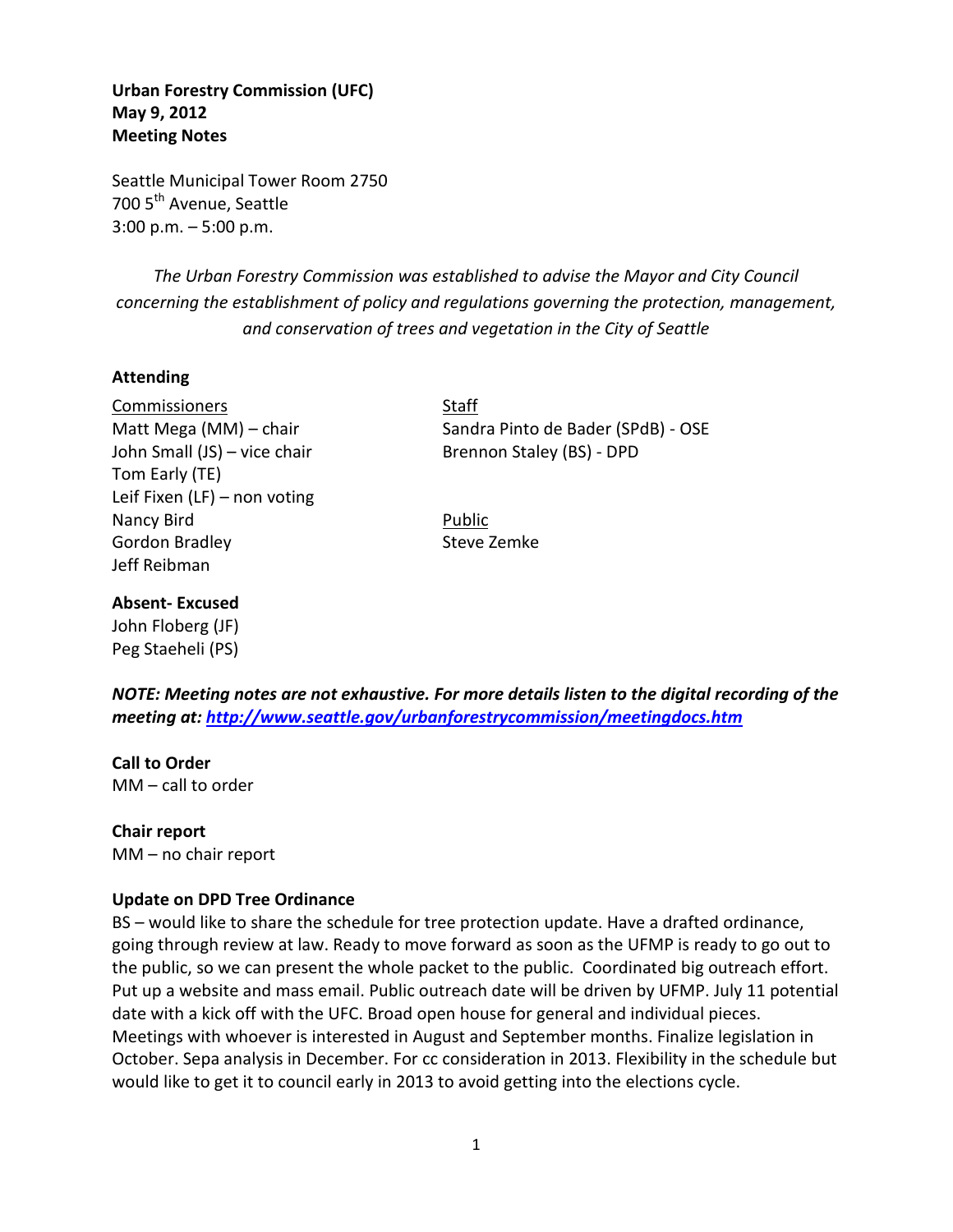# TE – what is the outreach plan?

SPdB – this is the other piece we are going to talk about. Maybe I can present the outreach plan now?

Information distribution channels:

- Urban Forestry Commission website
- reLeaf website
- City departments websites
- OSE blog and newsletter
- Urban Forest IDT
- Non-profits (Forterra, Seattle Audubon, Plant Amnesty, Seattle Parks Foundation, etc.)
- Volunteer groups: (Tree Ambassador, Trees for Neighborhoods, Urban Orchard Stewards, GSP Forest Stewards, etc.)
- Urban Forestry listservs (POSA, WATREETALK@LISTSERV.WA.GOV, TreeMonkey, etc.)
- Neighborhood blogs

Groups to approach:

- Urban Forestry Commission
- Parks Board of Directors
- Neighborhood district councils
- Freight Advisory Board
- North Seattle Industrial Association
- Downtown Seattle Association
- Great City Talk to Nate Cole Daum [\(natekvcd@gmail.com\)](mailto:natekvcd@gmail.com) brown bag
- Friends of… parks (Dewey Potter does PR for Parks)
- Scallops groups
- Real Estate and Condo association
- Property Managers Association
- American Planning Association
- American Association of Landscape Architects
- American Institute of Architects
- Washington Association of Landscape Professionals (http://www.walp.org/)

Events:

- Open house at Bertha Landes (late June, 6:00 p.m. 8:00 p.m.)
- Respond to invitations

NB – It's going to be important how we frame the conversation. Talk about progress made on DPD's ordinance. What's changed and when we review docs what can we do. Put together a matrix on how to review projects. Across the top we would look at measures, on the side we would look at regulatory and incentives. Does it meet the UFMP goals, does it increase canopy, # of trees to be saved, how politically viable is it? Have there been any major changes on the ordinance since we last reviewed it?

NS – is it possible to measure if the canopy will be growing?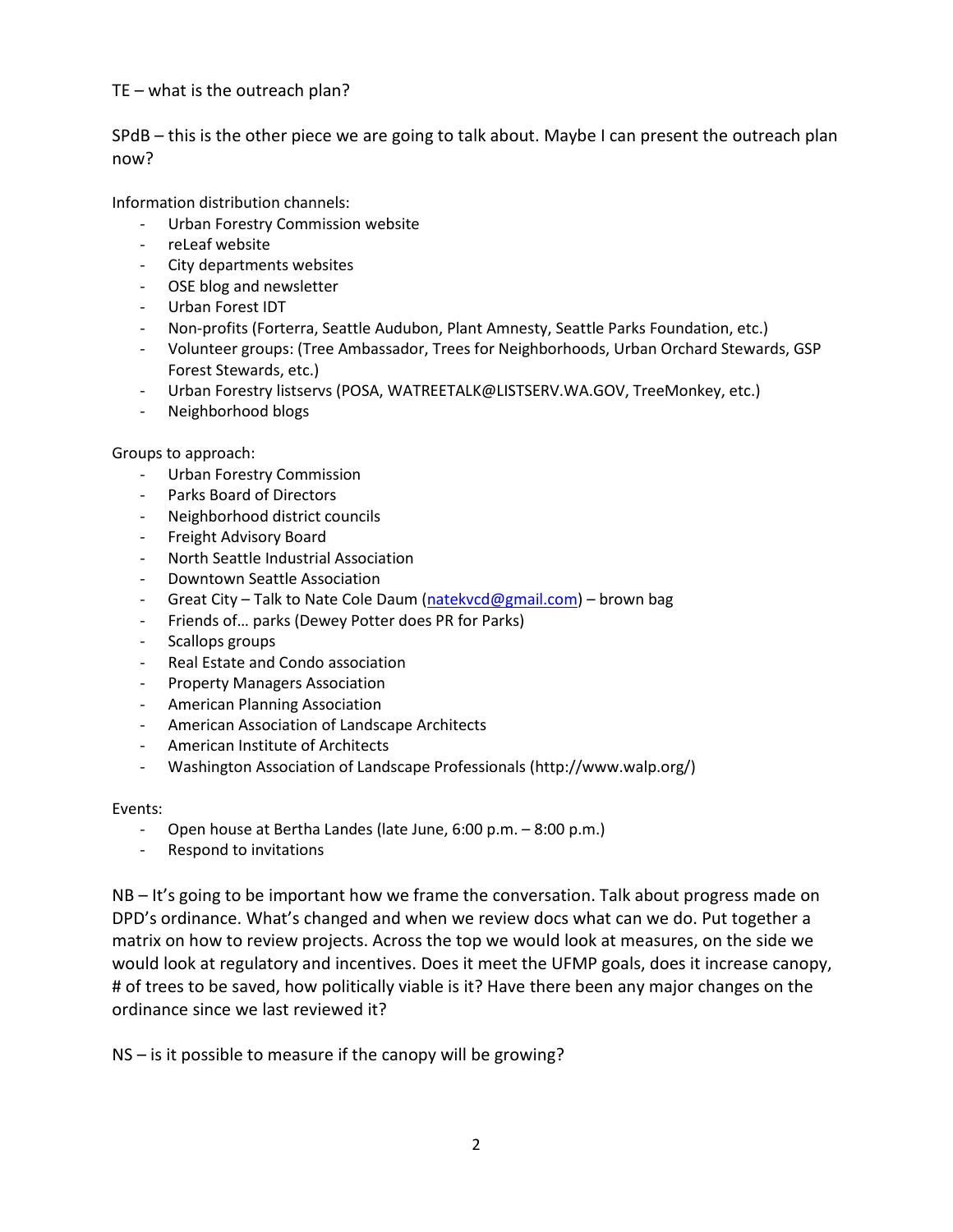BS – this is one piece of the whole framework. As it comes to development, the idea is that we are only allowed to mitigate loss during development. We are keeping exceptional tree requirements. We are not going to obligate people to plant trees.

TE – we are working towards figuring out what our review metrics are. We'll give you the form we are working on and have you respond.

NB – when you do your reporting and do outreach to the public it would be useful for people to provide feedback.

MM – you said something that struck me. This is one piece of the whole effort. Sending it forward with the UFMP which has the overarching goals, might be too much info for the public. But it's good to say here is the plan, the regulations and other things the City is doing. If we only present the ordinance then we are not using a holistic approach.

JR – when DPD went out to the public the last time, a lot of feedback seemed not to grasp the context of the work. So it's important to provide it. The presentation given last time was very good. If you can include big picture stuff it would help.

MM – other suggestion is to somehow allow the public comment to be out there. As the meetings are going along summarize what the meeting was about then use that.

JR – different meetings attract different crowds.

NB – will get the matrix typed up and available for people to review.

## **UFMP outreach strategy for public comment**

Talked about this jointly with the DPD ordinance conversation above.

# **Review standards for UFC input for large projects – continues and possible vote**

TE – presented his comments

JR – this is written to be about development projects. We don't get much of that. We get much more of policy projects. Are we expecting to see actual development projects?

NB - this was mean to be for things such as the Yesler terrace project.

TE – this is in response to two things: Major Institutions planning and Yesler Terrace.

JR – those are planning efforts. They don't know what's going to get built. It might be difficult to get answers to most of these questions.

NB – need a set of questions that addresses more the planning phase. With assumptions.

TE – still you understand building envelopes.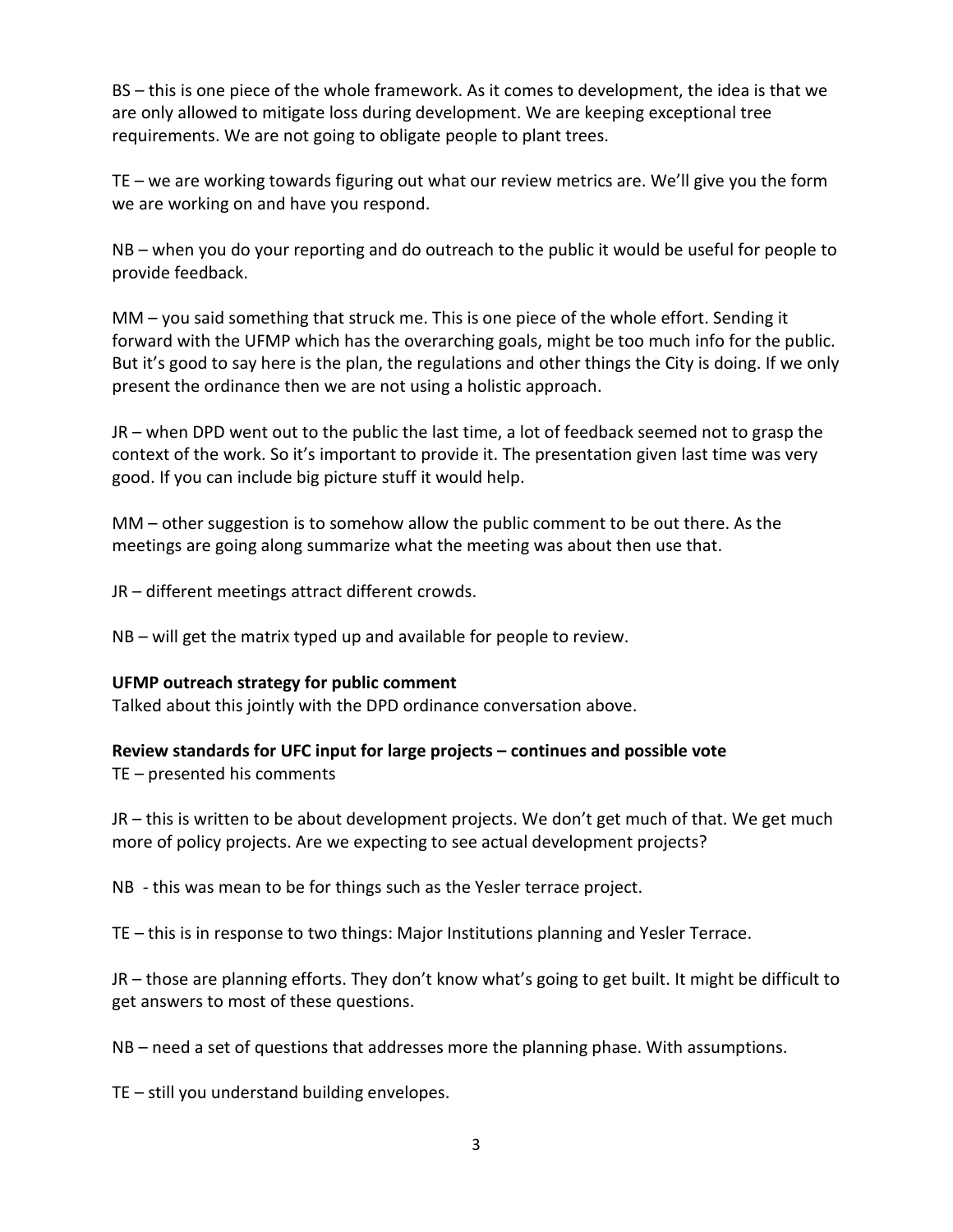JR – there may be test cases involved.

MM – if it's a planning exercise we could ask how the project intends to encourage street tree planting.

TE – wanted to bring to bear more conversation about the variations.

MM – we need Peg. This might be for only a few projects that come in to us.

JR – I wouldn't want to have people spend two hours producing information that might not be very useful.

JS – some projects don't go through DPD. We should think about whether we are targeting those projects with high potential to impact a lot of trees. This doesn't seem to be set up to include those projects.

MM – what about tweaking it so we have one questionnaire that splits into different questions depending on the type of project: planning or development. Some things apply to all, see how they are impacting trees and how they are going to mitigate.

JR – the question about proximity to other projects is great. Can be beneficial for IDT to hear that.

NB – a point that is not here is talking about the UFMP goal. There is a goal and what the goal is. This is guidance and gives them an idea of what's important to the UFC. Is there interest to run the Amazon project through the questionnaire?

TE – there are three alternatives for the project.

JR – this is the time to get involved to see pros and cons of each and weigh in on why X scheme is preferred.

NB – we could also pass this on to the design review board for them to consider.

LF – maybe to include in UFMP update

JR – we would go to Amazon's public hearing. The neighborhood design guidelines are what the design review process looks into. We need to get urban forestry considerations into it.

MM – we could piggy back on the design team and DPD is revamping the whole thing. Good opportunity.

JR – Maybe we could invite Lisa Rutzick (DPD) to talk about the work she is doing on neighborhood design guidelines and the design review process.

SPdB – I'll get in touch with her and extend the invitation.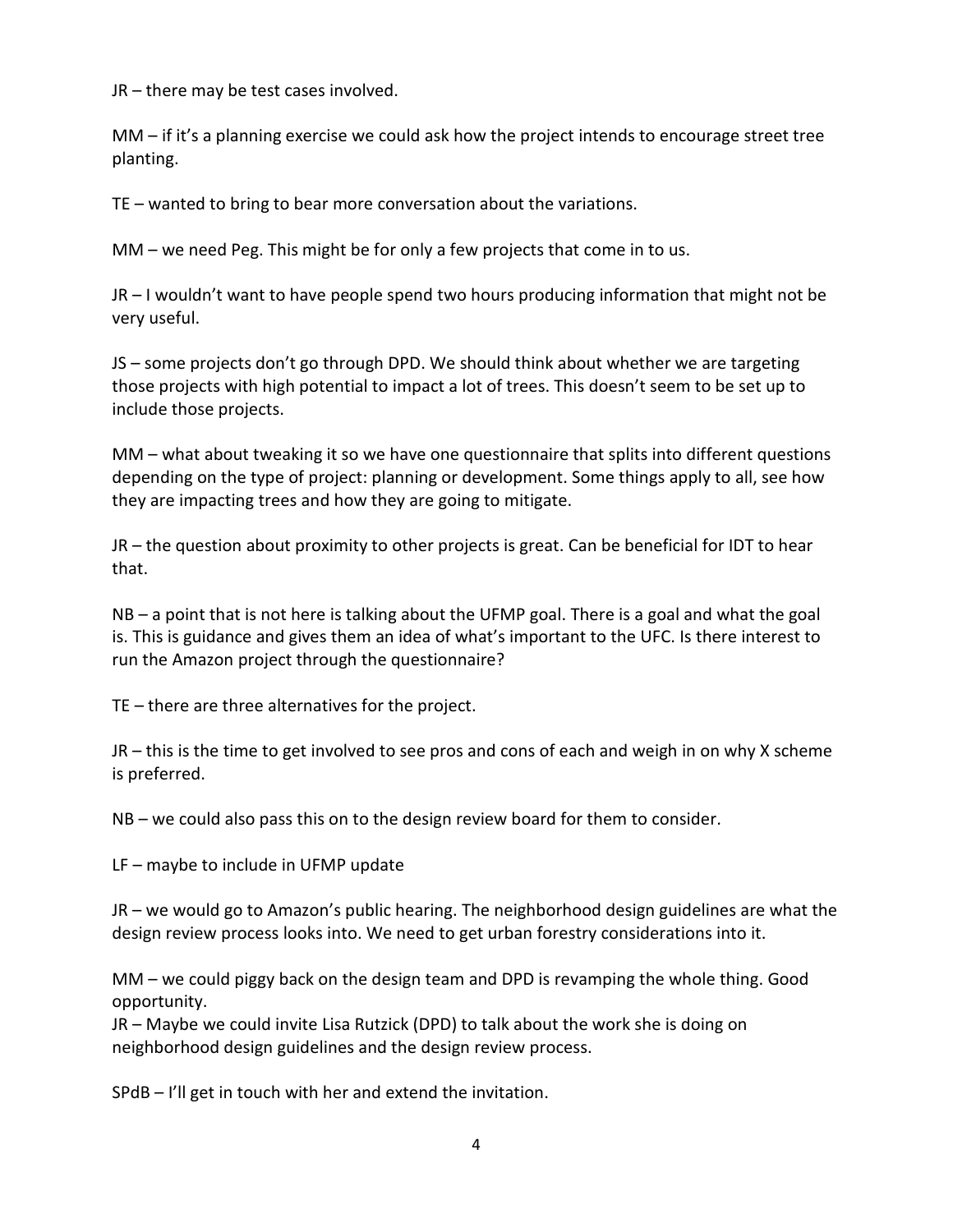JR – design review is a point of tremendous leverage. It's subjective process that can delay your process for months. If design review board says we want more trees the project will likely put them in.

MM – can design review push for keeping an exceptional tree?

JR – if you remove an exceptional tree you have to get the design review board to sign off. The Board has right to grant certain departures from development standards. They can't grant additional height. If the design review board can grant departures for the developer to recover development potential loss by saving the tree, then it's likely that the tree will be preserved.

MM – if we can start influencing the Design Commission that has more power it's better use of our time.

JR – fits better into our mandate because it is more policy oriented.

# **Ecosystems Metrics position paper – continues**

MM – the framing element of this paper is to try to look more comprehensively at ecosystems metrics. Even if we don't have the metrics right now, moving forward we would look into getting them. Two tracks we could take are to first look at the list and see if it's comprehensive and then look at what we have in iTree and see what we already have in the report. This paper would also raise awareness. We would provide wording in a report format besides the mere metrics.

JS – works well for the more developed areas of the city. In the open space areas it comes up short in addressing issues of succession and then the functions that dying and dead trees perform. Look at the full equation in terms of large woody debris.

GB – structure and function. Structure is basically A and C, The function is more the benefits.

MM – arrested succession is going to be important

Commissioners provided comments and Sandra will put together a second version for Matt's review and to bring back to the Commission for adoption.

## **Public comment**

SZ – trying to digest what Brennon said. He has concerns. This is the wrong approach trying to mix the two together (UFMP and DPD's ordinance). Both are big issues. Trying to use the UFMP as a non-controversial thing to attach an ordinance with lots of controversy to it. They'd be cutting meetings in half. Why is it being done this way? Two issues, this feels like a secret draft. Where is the UFC's involvement? Was offended when his comments were misinterpreted. DPD should make all comments public. Allow a dialog in terms of the comments.

BS made a comment that they are not going to require to plant new trees. This goes against the no-net loss. As long as DPD conduct a secret process that doesn't feel public. You should come up with how the public input should be. Like EIS, public comments get attached to the EIS. If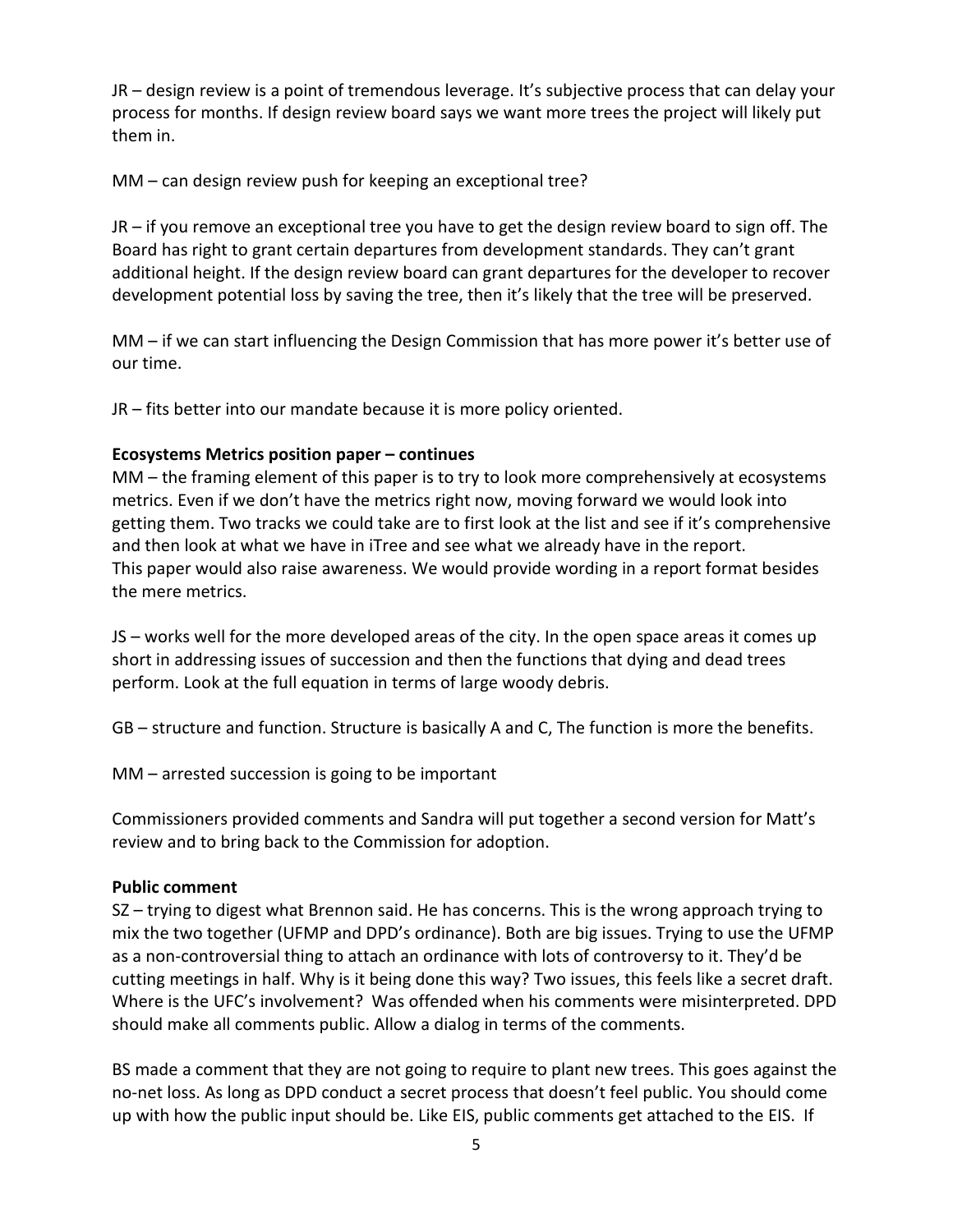you are going to do all meetings, post the meetings on the website so people can participate and give input. BS told SZ 'we don't have to tell you who we are meeting, when and where"

MM – we should provide recommendations on how the public comment process should go. Increase public dialogue around it. How we gather comments can be creatively done as well. Have UFC also receive comments.

### **Next meeting agenda items**

SPdB – we are incorporating the five-year implementation strategy to the action agenda section of the UFMP to avoid having two documents needing updates out there. This would provide a single location for the public to access urban forest planning. This is pushing our timeline slightly and we think we'll be ready to present the 2012 UFMP update to the UFC the first week in July.

We can include in next month's first meeting (June 6) the following agenda items:

- Holistic matrix (Nancy)
- Ecosystems metrics (Matt)
- Possibly Lisa Rutzick
- After we hear from Lisa, we can continue working on the Large Project review guidelines piece.

#### **Adjourn**

#### **Community comment:**

```
-----Original Message-----
From: thouless1@comcast.net [mailto:thouless1@comcast.net] 
Sent: Thursday, May 03, 2012 10:38 PM
To: Pinto_de_Bader, Sandra
Cc: (o.rhyan@gmail.com); Amber Vora; Andrea Okomski (okomski@msn.com); Bradburd, 
Bill; Bonnie Miller; Cheryl Trivison; David Miller; Donna Kostka; Elizabeth 
Campbell (elizabeth@campbellcentral.org); Eric Carlson; Eric Scigliano 
(escigliano@seattlemet.com); Garrett Huffman (ghuffman@mbaks.com); Heidi Carpine 
(heidicar@att.net); Murphy-Ouellette, Jeanie; JeanieMurphy; Jenkins, Michael;
John "Hooper" Havekotte; John Dixon (nativetrees@gmail.com); Kay Shoudy 
(shoudypk@comcast.net); Kyle Stetler; larrylange36@comcast.net; Lauren Urgenson 
(lsu@u.washington.edu); Liz Kearns; maxsilver@gmail.com; Melissa Poe 
(mpoe@ifcae.org); Michael Oxman; Mike Ruby; Nelson, Sara; Nicholas Dankers 
(nicholas@treesolutions.net); Pat Whempner; Patrick Mann; Richard Ellison 
(richard_ellison@hotmail.com); Ruth Williams; Shelly Leonard; Steve Zemke; Wallis 
Bolz
Subject: Re:Value of big trees
```
I found this on the UW WEB page. I hope you do not mind me sending it to you. I think it is relevant to the Urban Forest situation how much more valuable large trees are than small ones. The City of Redmond is allowing large trees to be cut down on the Group Health hospital site and replaced with small trees elsewhere.

Margaret Thouless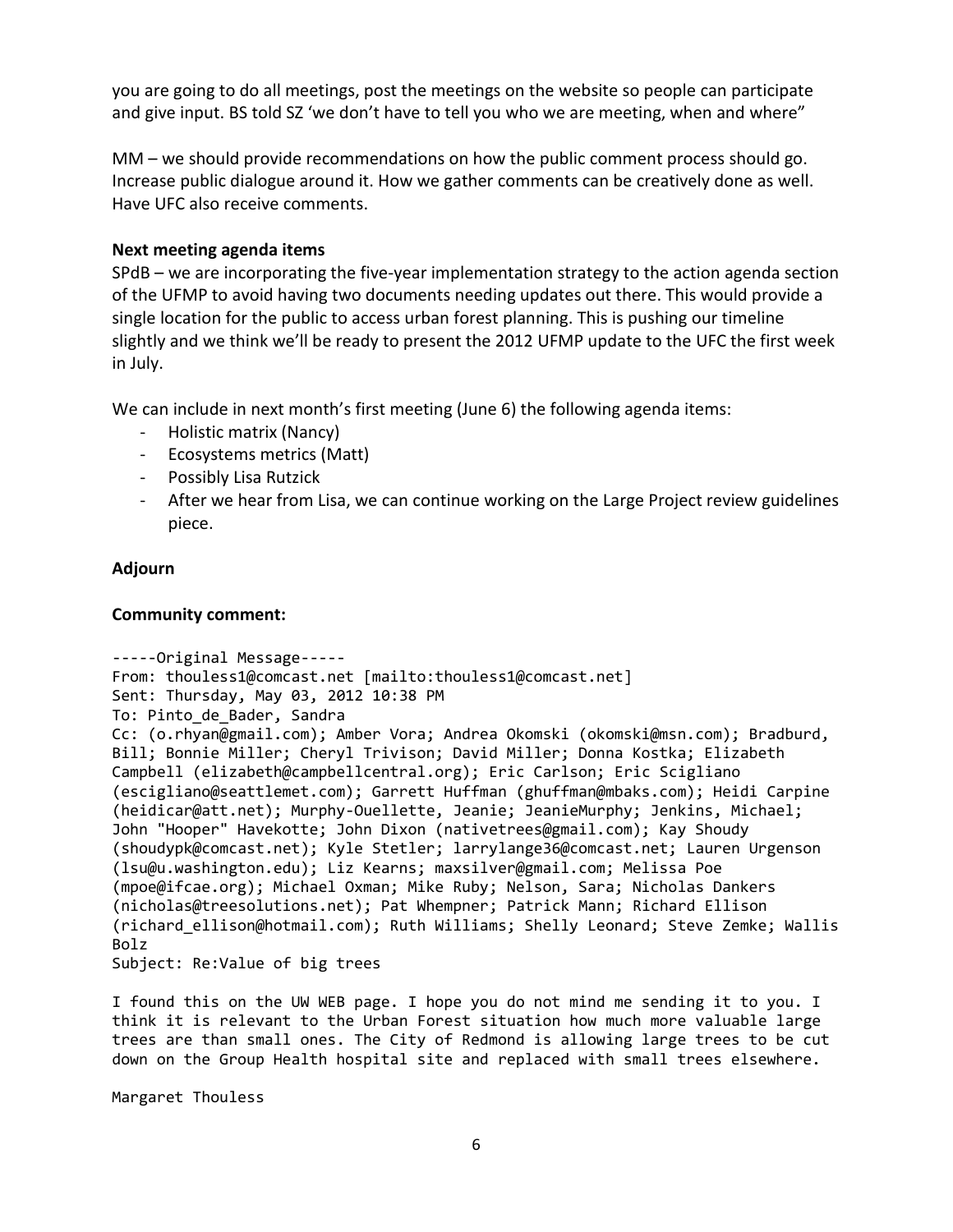May 2, 2012

Handful of heavyweight trees per acre are forest champs By Sandra Hines News and Information

Big trees three or more feet in diameter accounted for nearly half the biomass measured at a Yosemite National Park site, yet represented only 1 percent of the trees growing there.

This means just a few towering white fir, sugar pine and incense cedars per acre at the Yosemite site are disproportionately responsible for photosynthesis, converting carbon dioxide into plant tissue and sequestering that carbon in the forest, sometimes for centuries, according to James Lutz, a University of Washington research scientist in environmental and forest sciences. He's lead author of a paper on the largest quantitative study yet of the importance of big trees in temperate forests being published online May 2 on PLoS ONE.

A handful of large-diameter trees per acre, such as these incense cedars, together with remains of big trees like the three-foot-wide white fir snag and downed debris account for half the forest biomass at a Yosemite National park study site.

J Lutz/U of Washington

A handful of large-diameter trees per acre, such as these incense cedars, together with remains of big trees like the three-foot-wide white fir snag and downed debris account for half the forest biomass at a Yosemite National park study site.

"In a forest comprised of younger trees that are generally the same age, if you lose one percent of the trees, you lose one percent of the biomass," he said. "In a forest with large trees like the one we studied, if you lose one percent of the trees, you could lose half the biomass."

In 2009, scientists including Lutz reported that the density of large-diameter trees declined nearly 25 percent between the 1930s and 1990s in Yosemite National Park, even though the area was never logged. Scientists including co-author Andrew Larson of the University of Montana, also have found notable numbers of large trees dying in similar areas across the West.

Because of this, scientists have been keen to study a plot large enough to detect forest ecosystem changes involving large trees, including the effects of climate variability and change, possible culprits in the declines, Lutz said.

The new 63-acre study site in the western part of Yosemite National Park is one of the largest, fully-mapped plots in the world and the largest old-growth plot in North America. The tally of what's there, including the counting and tagging of 34,500 live trees, was done by citizen scientists, mainly undergraduate college students, led by Lutz, Larson, Mark Swanson of Washington State University and James Freund of the UW.